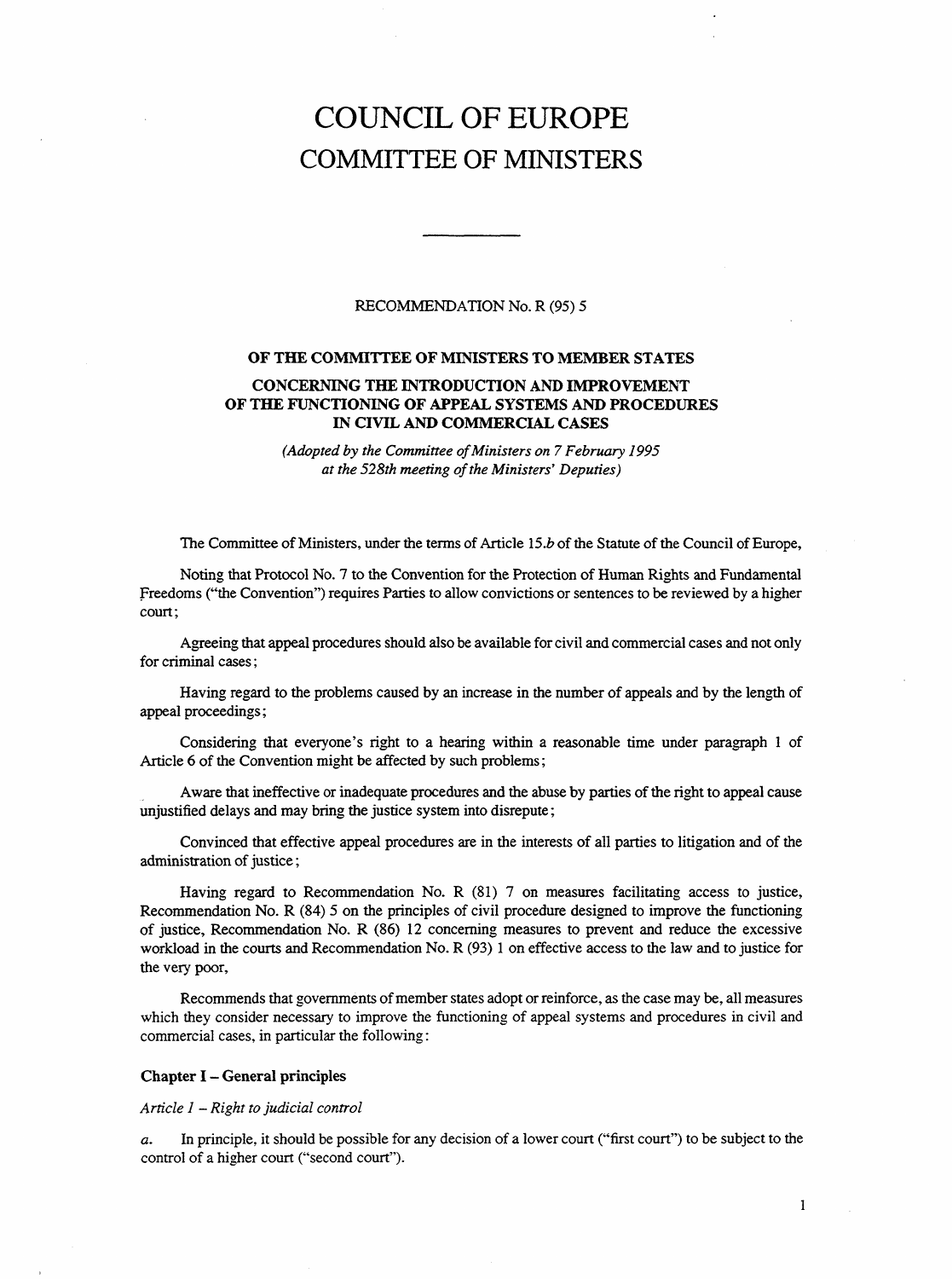b. Should it be considered appropriate to make exceptions to this principle, any such exceptions should be founded in the law and should be consistent with general principles of justice.

c. Information should be provided to parties concerning their right to appeal and of how to exercise this right, such as the time within which an appeal must be lodged.

d. Judges of higher courts should not be allowed to participate in the proceedings relating to cases with which they were involved in a lower court.

# Chapter II - Limitations on judicial control

## Article 2 - Measures taken at the level of the first court

a. In principle, the issues of the litigation should be defined at the level of the first court. All possible claims, facts and evidence should be presented to the first court. States should consider adopting legislation or other measures to that effect.

b. To enable the parties to assess whether they should exercise their right to appeal and to be able, wherever possible, to limit the appeal, the first court should be required by law to give clear and complete reasons for its decisions, using language which is readily understandable. In principle, reasons need not be given for decisions in matters which have not been contested or for decisions made by juries.

c. The first court should be able, in appropriate cases, to allow provisional enforcement unless this will cause the losing party irreparable or serious harm or would make it impossible for justice to be done at a later stage.

## Article  $3$  – Matters excluded from the right to appeal

In order to ensure that only appropriate matters are considered by the second court, states should consider taking any or all of the following measures:

- a. excluding certain categories of cases, for example small claims;
- b. requiring leave from a court to appeal;
- c. fixing specific time-limits for the exercise of the right to appeal;
- d. postponing the right to appeal in certain interlocutory matters to the main appeal in the substantive case.

## Article  $4$  – Measures to prevent any abuse of the appeal system

In order to prevent any abuse of the appeal system or procedure, states should consider taking any or all of the following measures:

a. requiring appellants at an early stage to give reasoned grounds for their appeals and to state the remedy sought;

b. allowing the second court to dismiss in a simplified manner, for example without informing the other party, any appeal which appears to the second court to be manifestly ill-founded, unreasonable or vexatious; in these cases appropriate sanctions such as fines may be provided for;

c. where the judgment is immediately enforceable, allowing a stay of execution only where the execution will cause the appellant irreparable or serious harm, or will make it impossible for justice to be done at a later stage. In such a case, security in respect of the amount of the judgment must be provided;

where the judgment is immediately enforceable, allowing the second court to refuse to hear the case if the appellant has not complied with the judgment, unless he has provided adequate security or the first or the second court grants a stay of execution;

e. where unnecessary delays have been caused by the fault of a party, requiring that party to pay the additional costs caused by the delay.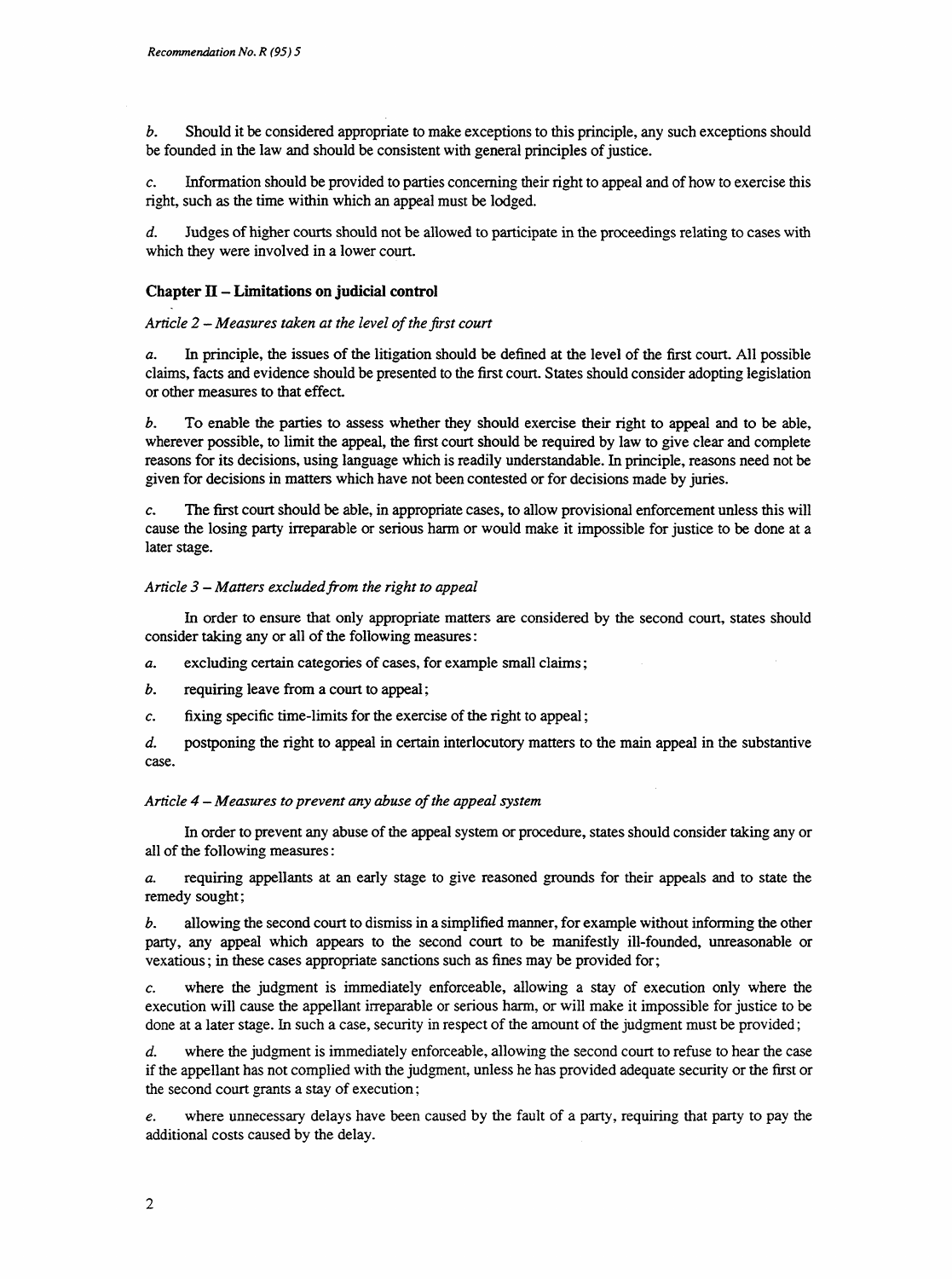## Article 5 - Measures limiting the scope of the proceedings in the second court

In order to ensure that appealed matters are examined by the second court, states should consider taking any or all of the following measures:

a. allowing the court or the parties to accept some or all of the findings of fact of the first court;

b. allowing the parties to seek a ruling limited to certain aspects of the case;

c. where leave to appeal is necessary, enabling the court to limit the scope of the appeal, for instance to points of law;

d. including restrictions concerning the introduction of new claims, facts or evidence in the second court unless new circumstances have arisen or there were other reasons specified by the internal law why they were not introduced in the first court;

e. limiting the hearing of the appeal to the reasoned grounds of the appeal, subject to cases where the court may act on its own motion.

## Chapter III - Other measures to improve the functioning of appeal systems and procedures

Article  $6$  – Measures improving the efficiency of the appeal procedures

In order to ensure that appeals are heard expeditiously and efficiently, states should consider taking any or all of the following measures:

a. not making use of more judges than necessary to deal with cases. A single judge could be used, for instance, in some or all of the following matters:

- i. applications for leave to appeal;
- ii. procedural applications;
- iii. minor cases;
- iv. where the parties so request;
- v. where the case is manifestly ill-founded;
- vi. family cases;
- vii. urgent cases.

b. as the case has been dealt with by the first court, limiting the number of written submissions exchanged between the parties to the minimum necessary, for example prescribing that each party may only submit one set of documents to the second court;

c. in states where oral proceedings are possible in the second court, enabling parties to agree to have the case decided without a hearing, unless the second court finds it necessary;

d. reducing the length of oral hearings to what is strictly necessary, for instance by making more use of written procedures or by using outline arguments or written addresses;

e. where oral hearings take place, ensuring that they are completed as soon as possible ("concentration of oral hearings"). The court should consider the case in connection with the hearing and should pass judgment immediately thereafter or within a short time period as provided for by the law;

f. requiring strict observance of time-limits, for example concerning the exchange of documents and pleadings, and providing sanctions for non-compliance with time-limits, for example fines, dismissal of the appeal or not considering the matter to which the time-limit related;

g. giving the second court a more active role both before and during the hearing of the case in order to regulate its progress, for example by making preparatory enquiries or by encouraging settlements;

h. regulating matters relating to urgent cases, for instance deciding who may request an accelerated consideration of such a case, on what criteria a case should be considered to be urgent and deciding who within the judicial system would have competence for dealing with such cases;

i. improving contacts between the court and lawyers and others involved in litigation, for instance by arranging seminars involving the second court and the bar associations or enabling discussion on how to improve procedures;